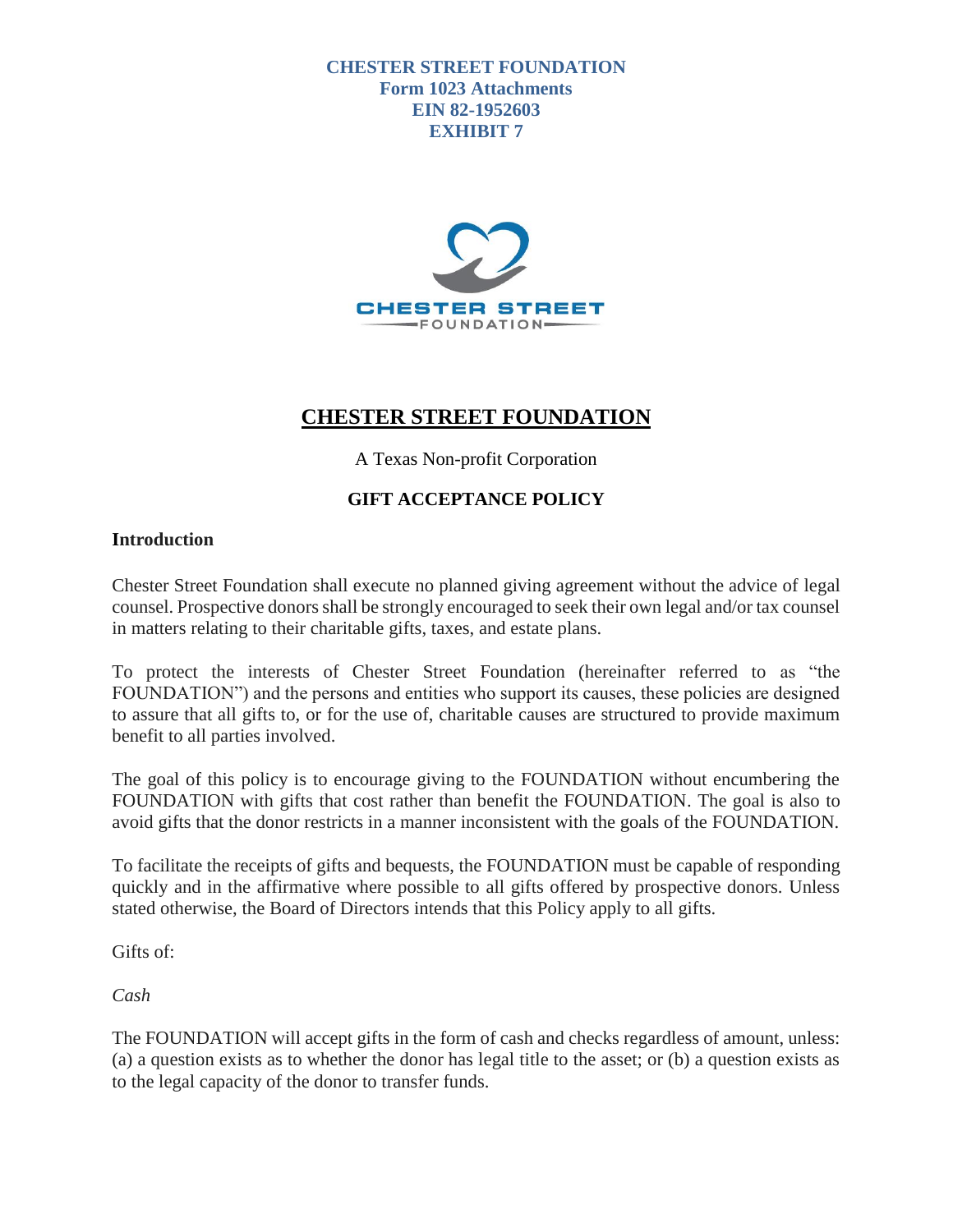Donors shall make all checks payable to Chester Street Foundation and donors shall never make checks payable to an employee, director, agent, or volunteer for the credit of the FOUNDATION.

#### *Publicly Traded Securities*

The FOUNDATION shall accept publicly traded securities. The donor may anticipate that the FOUNDATION may immediately sell such securities.

#### *Closely-Held Securities*

The FOUNDATION'S Board of Directors may only accept closely-held securities upon written Board approval. The Board of Directors will review these securities using the following criteria:

- Accepting such securities will not create any potential liability to the FOUNDATION.
- There is a readily available market for their disposition.
- The closely held entity engages in no activities that would be inconsistent with the FOUNDATION'S objectives.

#### *Real Property*

The Board of Directors must approve in writing all gifts of real estate in advance of accepting the gift.

The FOUNDATION may require that a licensed appraiser issue an appraisal of the real estate before acceptance. The licensed appraiser shall not have any business or other relationship with the donor. The costs of the appraisal shall be borne by the donor.

- 1. The Board of Directors cannot accept any gift of real estate until the Board determines that no environmental waste contaminates the property. The FOUNDATION may require a Level I Environmental Survey. All costs related to the survey will be borne by the donor.
- 2. In general, residential real estate located within the State of Texas will be accepted, unless the Board of Directors shall determine for some reason that the property is not suitable for acceptance.
- 3. Special deliberation shall be given to the receipt of real estate encumbered by a mortgage, as the ownership of such property may give rise to unrelated business income for the FOUNDATION, as well as payments, taxes and insurance that may burden the FOUNDATION's finances.
	- a. Tangible Personal Property
	- b. Jewelry, artwork, collections, and other personal property shall not be accepted unless the employee, agent or volunteer working on behalf of the FOUNDATION shall have reason to believe the property has a value in excess of \$1,000. Such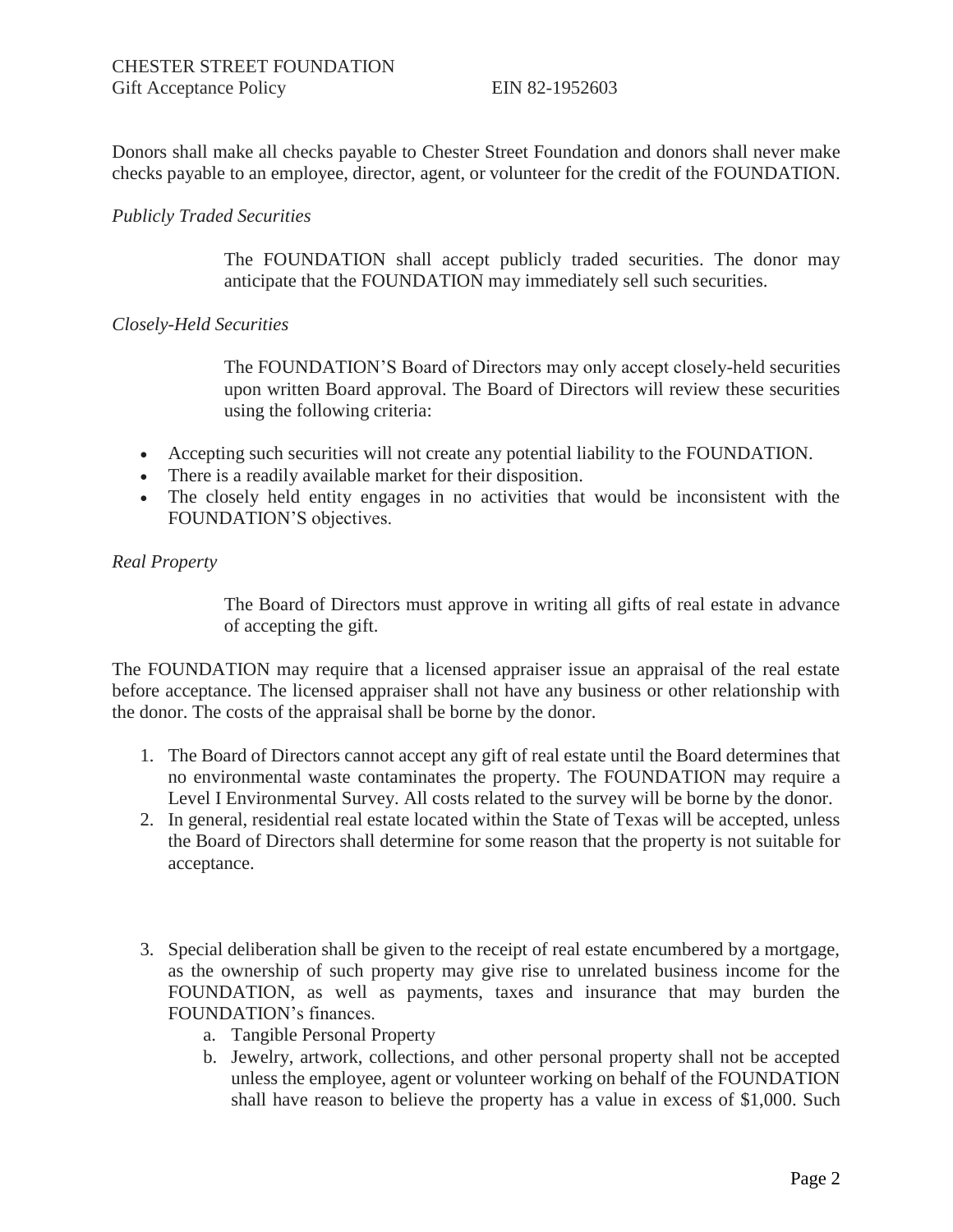property can only be accepted on behalf of the FOUNDATION by the Board of Directors or such other person or persons authorized to do so by the Board of Directors.

- c. No personal property shall be accepted by the FOUNDATION unless there is reason to believe the property can be quickly sold. No personal property shall be accepted that obligates the FOUNDATION to retain it in perpetuity. No perishable property or property which will require special facilities or security to properly safeguard it will be accepted without prior written approval of the Board of Directors.
- d. Notwithstanding the forgoing, if there is reason to believe personal property has a value of \$1,000 or more, it may only be accepted after receipt and review by the Board of Directors or those empowered to act on its behalf, after an appraisal qualified under the terms of the Internal Revenue Code governing gifts of personal property.

#### *Other Property*

Other property of any description including mortgages, notes, copyrights, royalties, easements, whether real or personal, shall only be accepted by further action of the Board of Directors or persons duly acting on its behalf.

#### *Deferred Gifts*

#### Bequests

- 1. The FOUNDATION shall actively encourage gifts through Wills and Living Trusts.
- 2. In the event of inquiry by a prospective donor, representations as to the acceptability of a bequest to the FOUNDATION shall be made in accordance with this Gift Acceptance Policy only.
- 3. The FOUNDATION shall at all times retain the right to refuse a gift from an individual or from an estate when it is not in the best interest of the FOUNDATION to accept the gift.
- 4. When the FOUNDATION is the recipient of a gift from a will or trust, the Board of Directors shall review the restrictions upon the gift and determine if it is in the best interests of the FOUNDATION to accept the gift.
- 5. The FOUNDATION will not accept a gift that might result in conflict within the FOUNDATION or confusion as to the utilization of the gift or that might create an undue financial burden upon the FOUNDATION.
- 6. When the FOUNDATION receives an unrestricted estate gift, the Board of Directors, in consultation with the FOUNDATION's Executive Director, shall determine its highest and best use at the time.
- 7. If the FOUNDATION has created an Endowment Fund and the unrestricted funds are not needed for the ordinary and everyday expenses of the